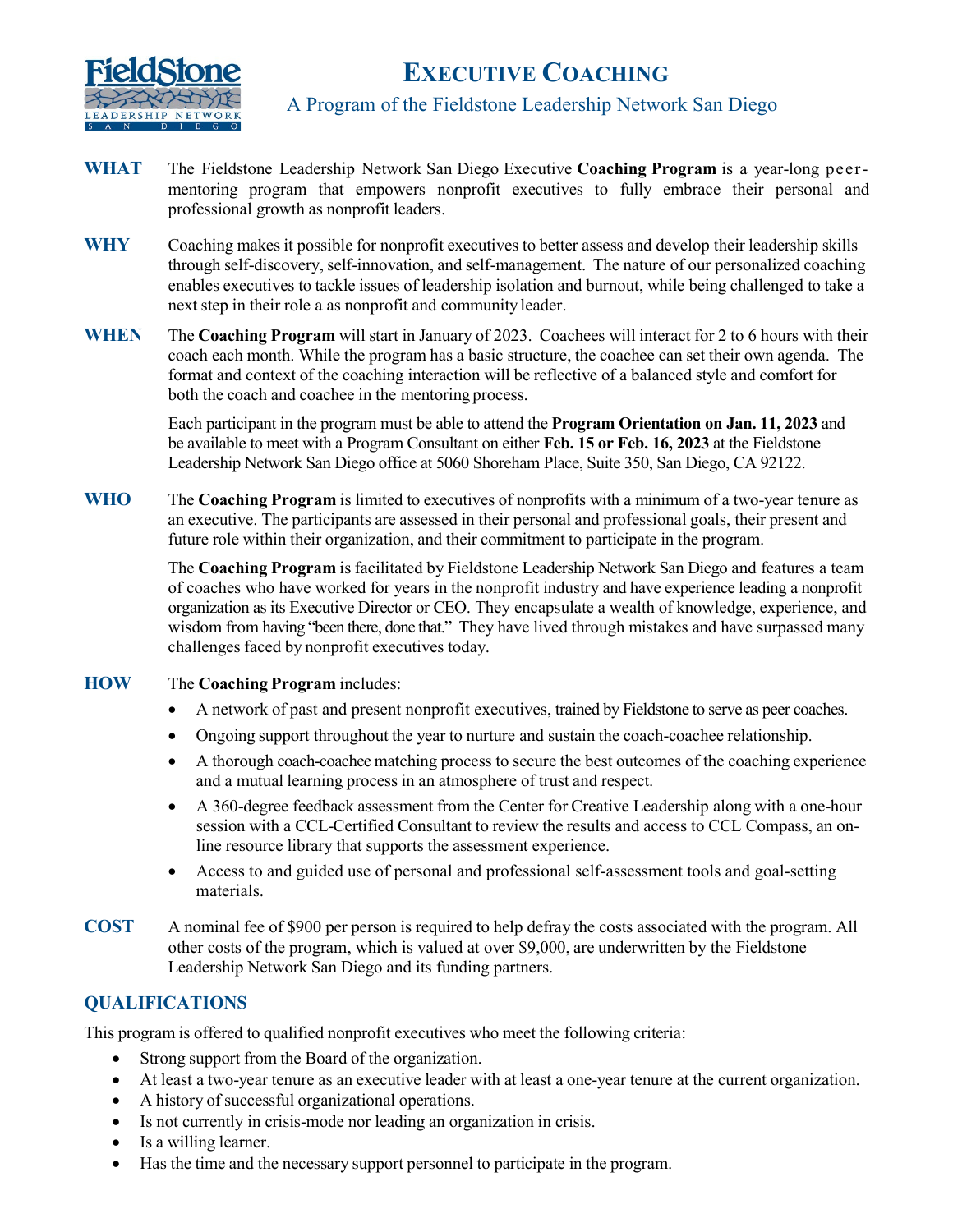

## **2023 Executive Coaching Program Confidential Application**

#### *Instructions:*

*Please complete each section in full. Application must be signed and be received no later than October 14, 2022. Applicants will be notified of the selection decisions by the middle of November.*

| Name                                                      |                                                                                                                                                                                                                                |                                |  |  |
|-----------------------------------------------------------|--------------------------------------------------------------------------------------------------------------------------------------------------------------------------------------------------------------------------------|--------------------------------|--|--|
|                                                           | First                                                                                                                                                                                                                          | Nickname                       |  |  |
|                                                           | Title Critical Communication Communication Communication Communication Communication Communication Communication Communication Communication Communication Communication Communication Communication Communication Communicati |                                |  |  |
|                                                           |                                                                                                                                                                                                                                |                                |  |  |
|                                                           |                                                                                                                                                                                                                                |                                |  |  |
|                                                           |                                                                                                                                                                                                                                |                                |  |  |
| City                                                      | $S_{\text{tate}}$ $\overline{z_{\text{ip}}}$ Website                                                                                                                                                                           |                                |  |  |
|                                                           |                                                                                                                                                                                                                                |                                |  |  |
|                                                           | Business Email Personal Email Personal Email Personal Email Personal Email Personal Email Personal Email Personal Email Personal Email Personal Email Personal Email Personal Email Personal Email Personal Email Personal Ema |                                |  |  |
| Main service area of your organization:                   | Arts and Culture<br>$\Box$ Education                                                                                                                                                                                           | Environment                    |  |  |
| Health<br>Human Services                                  | International                                                                                                                                                                                                                  | $\Box$ Other (specify) $\Box$  |  |  |
| Organization Mission:                                     |                                                                                                                                                                                                                                |                                |  |  |
|                                                           |                                                                                                                                                                                                                                |                                |  |  |
|                                                           |                                                                                                                                                                                                                                |                                |  |  |
|                                                           |                                                                                                                                                                                                                                |                                |  |  |
|                                                           |                                                                                                                                                                                                                                |                                |  |  |
| Annual Budget: $\bigcup$ less than \$250K                 | $\bigcup$ \$250K-\$500K<br>\$500K-\$1M                                                                                                                                                                                         | $)_{\text{S1M-SSM}}$<br>$$5M+$ |  |  |
|                                                           | Year you joined Organization Year you became CEO/ED                                                                                                                                                                            |                                |  |  |
| Board President's Name                                    |                                                                                                                                                                                                                                |                                |  |  |
| Membership(s) in local, state, or national organizations: |                                                                                                                                                                                                                                |                                |  |  |

Employment History (Organizations, responsibilities, dates) *\*please attach resume\**

The work of the Fieldstone Leadership Network San Diego includes the taking of pictures of our leadership programs and participants and their involvement with the community. As a partner with us and a participant in our various programs, you acknowledge that your image may appear in our photographs and videos. You agree to give permission to Fieldstone Leadership Network San Diego and its parent organization, the Clare Rose Foundation to use these images in our publications and communication vehicles, including our website and social media platforms.

We understand this is a one-year commitment. The Applicant is prepared to invest the time in the relationship. The Board strongly endorses the Applicant's participation. We understand this is a non-contractual arrangement for which the Applicant and/or the Organization accept responsibility. Neither the coach nor Fieldstone Leadership Network San Diego nor Clare Rose Foundation are responsible for any actions that may result from this consultation.

The application must be signed by both the Board Chair and the Applicant and be received no later than *October 14, 2022.*  The complete application should include a resume. The \$900 program fee made payable to the **Clare Rose Foundation** is due upon acceptance into the program and by no later than December 1, 2022.